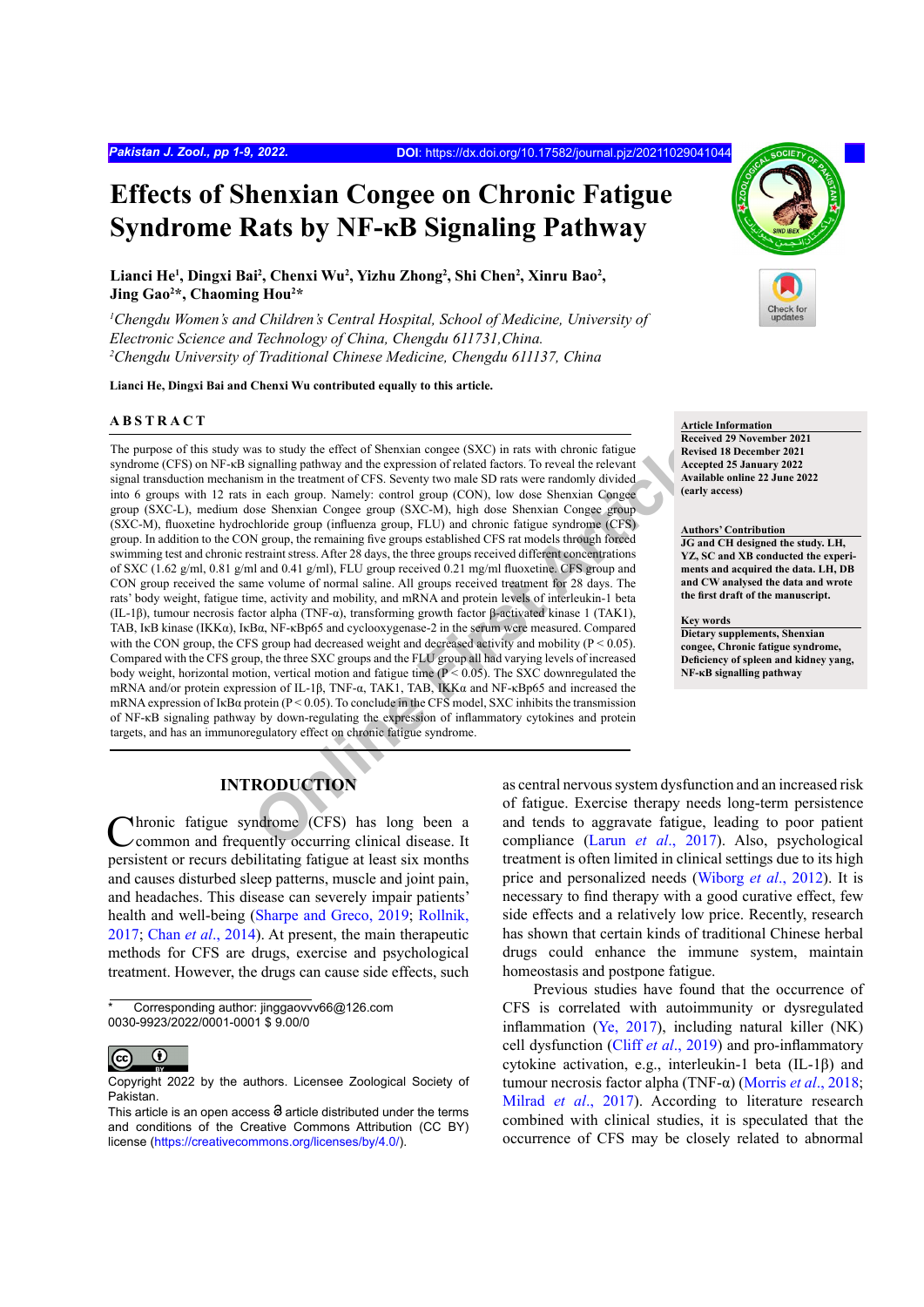changes in the inflammation reaction [\(Missailidis](#page-7-4) *et al*., [2019](#page-7-4); [Groven](#page-7-5) *et al*., 2018). NF-κB is one of main signalling pathways for the inflammation reaction and plays a crucial role in changing the inflammation reaction.

In recent years, reports on the treatment of CFS by traditional Chinese medicine have gradually increased and achieved good curative effects (Lin *et al*[., 2017](#page-7-6); [Cheng](#page-6-1) *et al*[., 2013](#page-6-1); [Liu and Lei, 2012](#page-7-7)). Traditional Chinese medicine believes that CFS is related to emotional disorder, eating disorder, overwork, congenital deficiency or exogenous evil. The pathogenesis is mainly the imbalance of five internal organs and the deficiency of Qi and blood. Among them, abnormal spleen and kidney function is the key pathogenesis ([Zhao and Jiang, 2014](#page-8-2); Zeng *et al*., 2013).

**Example 19 Example 10 Example 10 Example 10 Example 10 Example 10 Example 10 Example 10 Example 10 Example 10 Example 10 Example 10 Example 10 Example 10 Example 10 Example 10 Example 10** Shenxian congee (SXC) is an effective dietary supplement of traditional Chinese medicine in China. It can be traced back to the ancient book Dunhuang scroll. It is composed of Chinese yam, gordon euryale seed, tuber onion seed and rice fruit (Zhong *et al*., 2018). It has the effects of invigorating spleen and nourishing stomach, warming kidney and consolidating essence, improving immunity and promoting metabolism. According to our previous research results, SXC has a unique effect in the treatment of CFS, which can effectively reduce fatigue, improve the TCM syndrome of patients with chronic CFS, and has small side effects (Wirth and Scheibenbogen, [2020\)](#page-8-5). Its regulatory effect may be related to NF-κB signaling pathway. However, the mechanism of SXC alleviating fatigue has not been studied.

Therefore, we conducted this study to investigate the effect of SXC on the expression of NF-κB signalling pathway–related factors in rats with CFS in order to reveal the relevant signal transduction mechanism by which SXC acts to treat CFS.

# **MATERIALS AND METHODS**

#### *Ethics statement*

This study was conducted in strict accordance with the recommendations of the Guidelines for the Care and Use of Laboratory Animals of the Ministry of Science and Technology of China. The protocol and experimental designs were approved by the Ethical Committee of Chengdu University of Traditional Chinese Medicine. All possible steps were taken to avoid the animals' suffering at any stage of the experiment. At the end of the study, the animals were sacrificed after being anaesthetised with pentobarbital sodium (100 mg·kg-1).

#### *Experimental animal*

SD rats (SPF) weighing  $200 \pm 20$  g were acquired from Chengdu Dashuo Laboratory Animal Technology

Co., Ltd (Permit No. SCXK (Chuan) 2015-030, Chengdu, China). The animals were maintained under controlled conditions at a temperature of  $20 \pm 0.5$ °C, a humidity of  $55 \pm 5\%$ , and 12-h light and 12-h dark cycles. Before experiments, the animals were fasted for 24 h with free access to food and tap water.

#### *SXC preparation*

Firstly, 10g rice fruit and 100g tuber onion seed were put into their respective food packaging. Adding 800mL water, boiling at high temperature. Then soft fire was boiled for about 25 min, remove the bag. Then, 10 g Chinese yam powder and 10 g gordon euryale seed powder were soaked in the required water and poured into the pot. Mix well and boil for  $3 \sim 5$  min. Each time add congee about  $300 \sim 400$ mL. Finally, the filtrate was diluted with distilled water to three doses: high  $(1.62 \text{ g} / \text{m L})$ , medium  $(0.81 \text{ g} / \text{m L})$ and low  $(0.41 \text{ g} / \text{m L})$ . SXC is fried every two days and stored at low temperature until 37 °C. All materials were provided by the Affiliated Hospital of Chengdu University of Traditional Chinese Medicine. All samples were deposited at Chengdu University of Traditional Chinese Medicine, Chengdu, 611137, China.

#### *Dosage of SXC*

The dose conversion coefficient table of animals and normal adults per kg body weight shows that the dose conversion coefficient of rats and normal adults per kg body weight is 6.25. According to the ordinary adult (60kg) daily intake of a dose (containing 80g) cooked food porridge calculation. Adults daily intake about 80g / 60kg = 1.33g/ kg medicated diet. According to the conversion coefficient, the daily dose of rats was 1.33 g/ kg  $\times$  6.25  $\approx$  8.31 g/ kg. Low, medium and high dose groups were about 4.16g/ kg, 8.31g/ kg, 16.62g/ kg (low, medium and high dose were 1/ 2 times, 1 time, 2 times of daily dose). According to the daily intragastric administration of 1ml/ 100g, the drug concentration of low, medium and high dose groups were 0.42g/ml, 0.83g/ml and 1.66g/ml, respectively.

#### *Rat model induction and experimental protocol*

In total, 72 rats were randomly divided into six different groups (n=12), namely the control group (CON), SXC low-dose group (SXC-L), SXC middle-dose group (SXC-M), SXC high-dose group (SXC-H), fluoxetine group (FLU, positive control, 0.21 mg/mL) and CFS group. Fluoxetine is a widely used selective 5-HT reuptake inhibitor that can selectively inhibit 5-HT transporter, block 5-HT reuptake by presynaptic membrane, prolong and increase 5-HT action, and produce an antidepressant effect. It is used clinically for CFS treatment.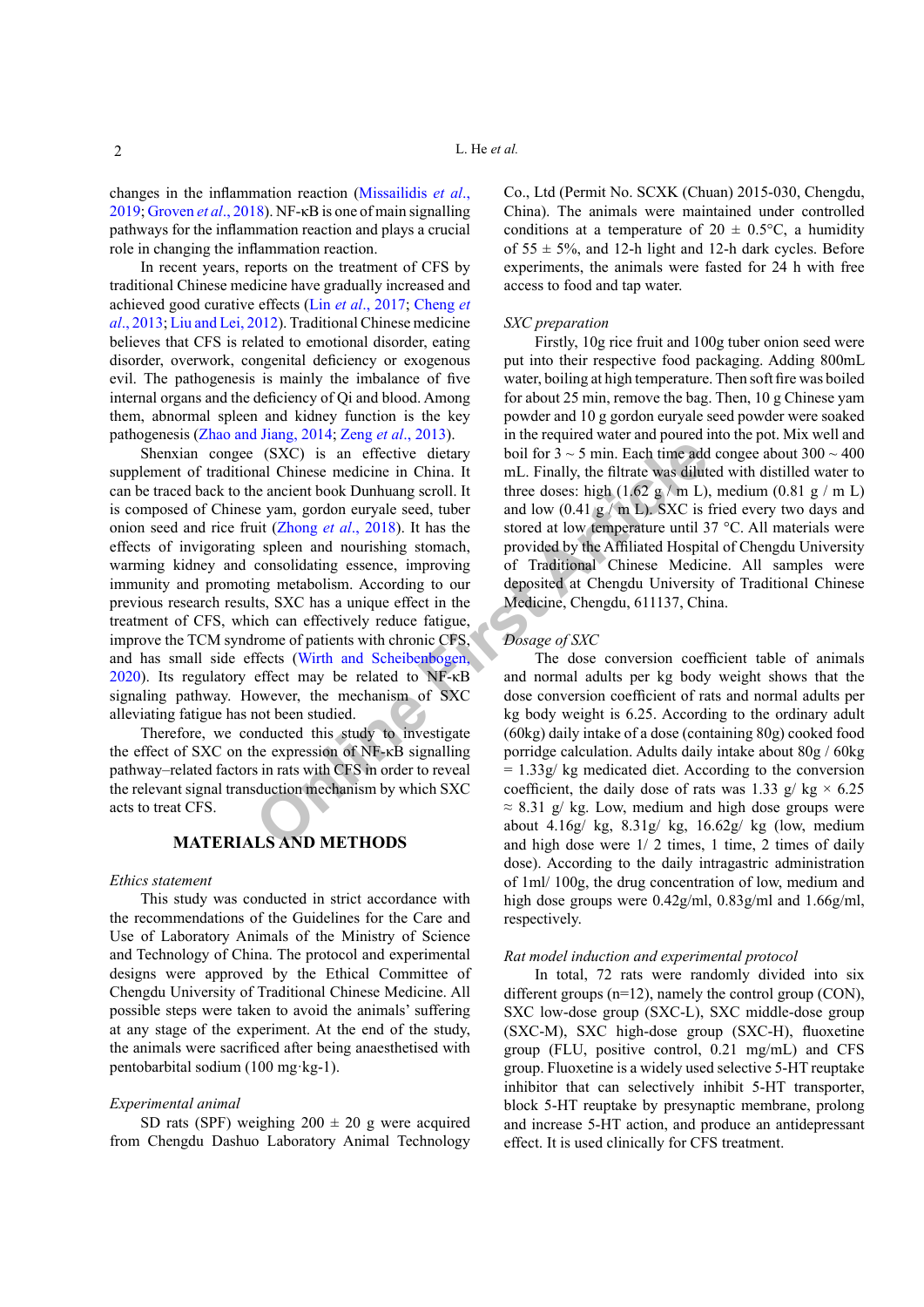The CFS rat model was induced by a forced swimming test (FST) and chronic restraint stress (CRS), single-date FST and double-date CRS for two weeks in all groups, except the CON group. The specific methods were as follows:

The FST was carried out from 8 a.m. The rats were forced to swim individually in a vertical glass jar (100 cm  $\times$  50 cm  $\times$  50 cm) containing 40  $\pm$  1 cm of water at 25  $\pm$ 1o C. This depth was sufficient to ensure that the rats could not escape or touch the bottom of the container. One rat at a time was put in the jar. A rat was considered to be fatigued when its head sank into the water for 10 s [\(Deng](#page-7-8) *et al*., [2019\)](#page-7-8). Then, the rat was scooped up immediately to avoid drowning or death, dried with a paper towel and placed back in its home cage. The CRS was carried out from 10 a.m. The rats were randomly restrained in a bottle (20 cm long and 5 cm in diameter) for 2~4 h. The bottle was soft in case of body impairment. During the CRS cycle, the rats were exposed to food and water deprivation. After the CRS intervention, all rats were placed back in their cages, and they had free access to food and water.

The CON group was treated with normal saline (10 mL/kg). All the groups were given by gavage once a day for four weeks. Their body weight was measured weekly from the start to end of the experiment, and the amount of saline/gavage intake was adjusted accordingly. Their urine/stool, fur colour, mental state, activity and squint were recorded every day.

#### *Open-field test (OFT)*

The OFT was conducted on  $1<sup>st</sup>$ -8<sup>th</sup> weeks using an open field (100 cm  $\times$  100 cm  $\times$  50 cm) with 25 grids. One rat at a time was placed in the middle grid; the number of times that the rat crossed through the adjacent grids and stood on its hind legs within six minutes was recorded.

### *Forced swim test (FST)*

The FST was conducted as previously reported. The fatigue time (i.e., time in the water) was noted on the  $1<sup>st</sup>~8<sup>th</sup>$  weeks.

### *Tail suspension test (TST)*

The procedure followed in this study was previously described by Steru (Steru *et al*[., 1985\)](#page-8-6). Briefly, the rats were suspended on a lever (50 cm above the floor); the movements of the animal were recorded on the  $1<sup>st</sup>~8<sup>th</sup>$ weeks. The total duration of the test (six minutes) could be divided into periods of agitation and immobility. Absence of any limb or body movement was considered immobility.

#### *Enzyme-linked immunosorbent assay (ELISA)*

Serum IL-1 $\beta$  and TNF- $\alpha$  levels were measured

by ELISA. The test procedure is strictly in accordance with the kit instructions. The details are as follows: (1) Rewarming: Rewarm all reagents to room temperature. (2) Sample addition: Blank control hole without sample, standard sample hole added standard 50μL, sample hole added sample 50μL. (3) Warming: cover the sealing film, gently shake and mix, and then warm at 37 °C for 60 min. (4) Liquid blending: the concentrated detergent is diluted 20 times with distilled water for standby. (5) Washing: remove the sealing film, discard the liquid, dry, each hole filled with detergent, stand for 1 min after discard. So, repeat five times after drying. (6) Coloration: 50 μL of substrate solution A was added to each well, and then 50 μL of substrate solution B was added. The mixture was gently shaken and mixed, and the color was developed in dark at 37 °C for 15 min. (7) Termination: 50 μL of termination solution is added per well to terminate the reaction. (8) Determination: The absorbance of each hole was measured in order with the wavelength of 450 nm after zeroing with the blank hole.

#### *Real-time polymerase chain reaction (RT-PCR)*

The CRS was carried out from 10<br>
gently shaken and mixed, and the domly restrained in a bottle (20 cm<br>
in dark at 37 °C for 15 min. (7<br>
terer) for 2-4 h. The bottle was soft<br>
termination solution is added percent During t The total RNA in the leukocytes was extracted using the Animal Total RNA Isolation Kit reagent and reverse transcribed to cDNA using the Prime Script RT Reagent Kit according to the manufacturer's instructions. Then, RT-PCR was performed on the cDNA samples using the SYBR Premix Ex Tap II Kit. The reaction conditions were as follows:  $95^{\circ}$ C for 30 s, followed by 45 cycles of denaturation at 95 $\degree$ C for 5 s and extension at 72 $\degree$ C for 30 s. All amplifications were done in triplicate. The data were analysed by the Thermo Scientific PikoReal System. The relative expression of each target gene was analysed by the  $2-\Delta\Delta CT$  method:  $\Delta\Delta CT$  = (CT target gene – CT internal control) intervention − (CT target gene – CT internal reference) blank. The information of RT-PCR primers is shown in [Table I](#page-2-0).

# <span id="page-2-0"></span>**Table I. Primer information for real-time polymerase chain reaction**

|                     | Gene name Sequence (5'to3')                                                                                                                                                                                                                                                                                                                                       |
|---------------------|-------------------------------------------------------------------------------------------------------------------------------------------------------------------------------------------------------------------------------------------------------------------------------------------------------------------------------------------------------------------|
| TAK1                | P CAGAGCAACTCAGCCACCAGCACAG<br>PP TGTAGTCGCCACGATCCTCGCTTCT                                                                                                                                                                                                                                                                                                       |
| IΚKα                | P CCTGGAACAGCGTGCCATTGATCTCT<br>PP GCTCCTTGAGAACTCGGTCCTGACTC                                                                                                                                                                                                                                                                                                     |
| $I\kappa Ba$        | P ACAACAGTCTGAACTCGCCACCCAAC<br>PP GTCGTCCACCAACCGCTCCTTCTTG                                                                                                                                                                                                                                                                                                      |
| COX2<br>$n$ $\cdot$ | P GGCTTACAAGACGCCACATCACCTAT<br>PP TCGTAGGGAGGGAAGGGCAATTAGAA<br>$\mathbf{p}$ and $\mathbf{p}$ and $\mathbf{p}$ and $\mathbf{p}$ and $\mathbf{p}$ and $\mathbf{p}$ and $\mathbf{p}$ and $\mathbf{p}$ and $\mathbf{p}$ and $\mathbf{p}$ and $\mathbf{p}$ and $\mathbf{p}$ and $\mathbf{p}$ and $\mathbf{p}$ and $\mathbf{p}$ and $\mathbf{p}$ and $\mathbf{p}$ and |

P, primer sequence; PP, Post-primer sequence.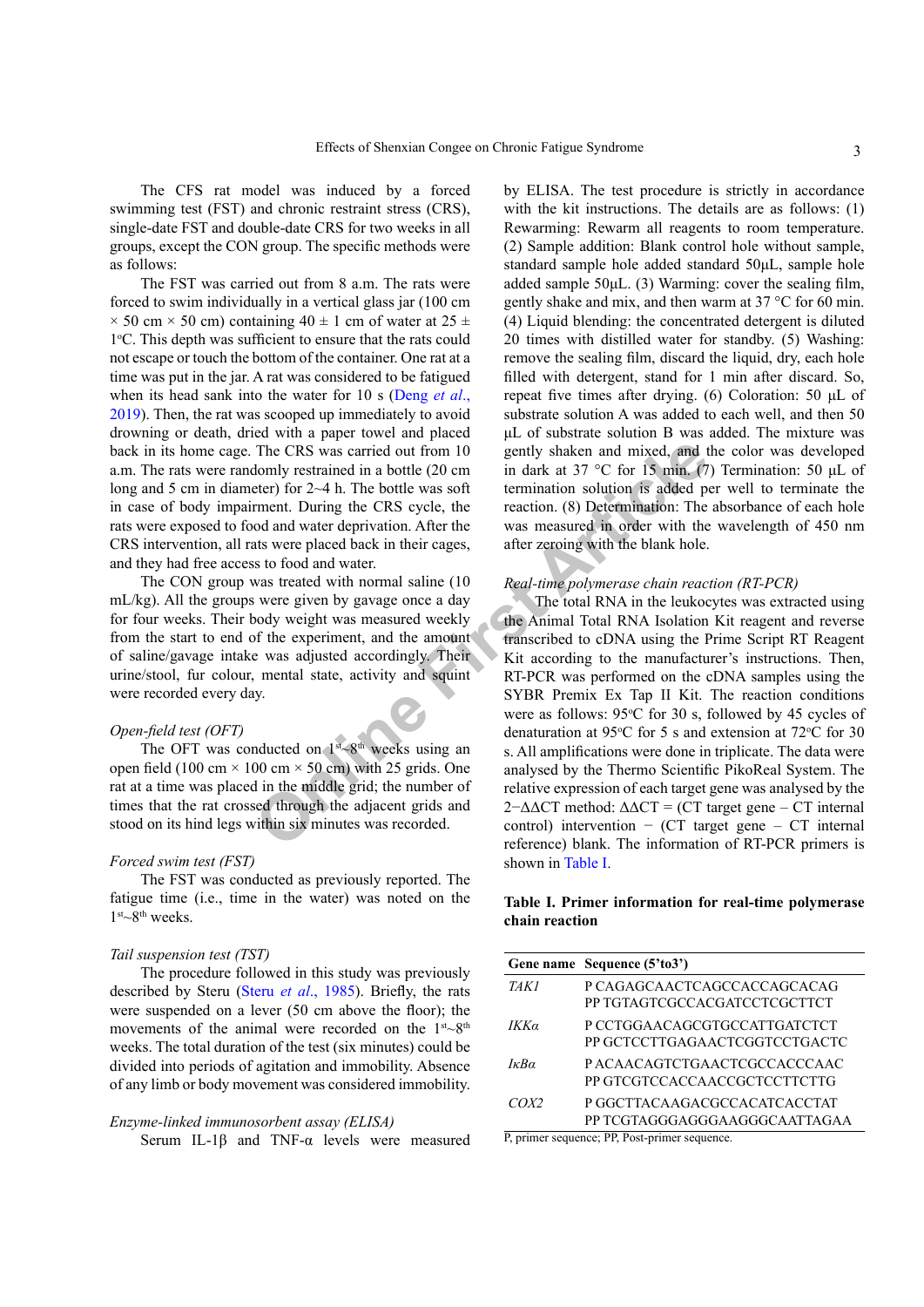#### *Statistical analysis*

The IBM® SPSS® Statistics 23.0 software was used for the statistical analysis. The continuous variables of normal distribution were expressed as the mean  $\pm$ standard deviation, the continuous variables of nonnormal distribution were expressed as the median (interquartile range), and the categorical variables were expressed as the frequency (percentage [%]). For multiple comparisons, each value was compared by one-way ANOVA following the Dunnett test when each datum conformed to the normal distribution; meanwhile, the non-normally distributed continuous data were compared using non-parametric tests. The counting data were tested by the chi-square test. A value of  $P \le 0.05$  was considered statistically significant.

#### **RESULTS**

#### *Body weight of rats*

The rats in the CON group had the following characteristics: normal daily food and water intake, normal excretion of urine and stool, smooth fur, good mental state and swift reaction. After the model establishment, the rats in the CFS, FLU, SXC-L, SXC-M and SXC-H groups had the following characteristics: anorexia and oliguria, loose stool, rough and dull fur, mental fatigue, slow reaction, arched back and weight loss. After gavage with SXC, the rats in the SXC-L, SXC-M and SXC-H groups showed significant weight loss compared with those in the CFS group. The weight comparison of the rats in the different groups is shown in [Figure 1A](#page-3-0) and Table II.

#### *Sports activities of rats*

The OFT was used to observe the changes in the mental fatigue of the rats, as shown in Table II and [Figures 1](#page-3-0)B and [C](#page-3-0). The results indicated that SXC could significantly increase the rats' horizontal and vertical motion after the intervention. On Day 7, the rats in the FLU group and SXC-H group showed more horizontal motion ( $P < 0.05$ ) compared with the rats in the CFS group but showed no difference in their vertical motion  $(P > 0.05)$ . On Days 21 and 28, the horizontal and vertical motion significantly increased compared with the CFS group ( $P < 0.01$ ), but there was still a gap compared with the CON group.

#### *Fatigue time of rats*

The fatigue time is shown in [Table II](#page-4-0) and [Figure 1D](#page-3-0). On days 21 and 28, the fatigue time in all groups treated with SXC was shorter than that in the CON group (P <0.01), whereas compared with the CFS group, the FLU, SXC-L, SXC-M and SXC-H groups had longer fatigue times ( $P < 0.01$ ). The SXC-M group and SXC-H group had a shorter fatigue time than the FLU group; however, the SXC-L group did not show that advantage.



<span id="page-3-0"></span>Fig. 1. Effect of Shenxian Congee on body weight (A), horizontal motion (B), vertical motion (C) and fatigue time (D) of rats.

# *Protein expression of IL-1β and TNF-α in serum*

As shown in [Table III,](#page-5-0) on day 28, the levels of the protein concentration of IL-1β in the CFS group and SXC-H group increased compared to those in the CON group  $(P < 0.01)$ . In the FLU, SXC-L, SXC-M and SXC-H groups, the levels decreased compared to those in the CFS group  $(P \le 0.01)$ . However, the levels of the protein concentration of IL-1β in the SXC-H group had no significant difference compared to those in the FLU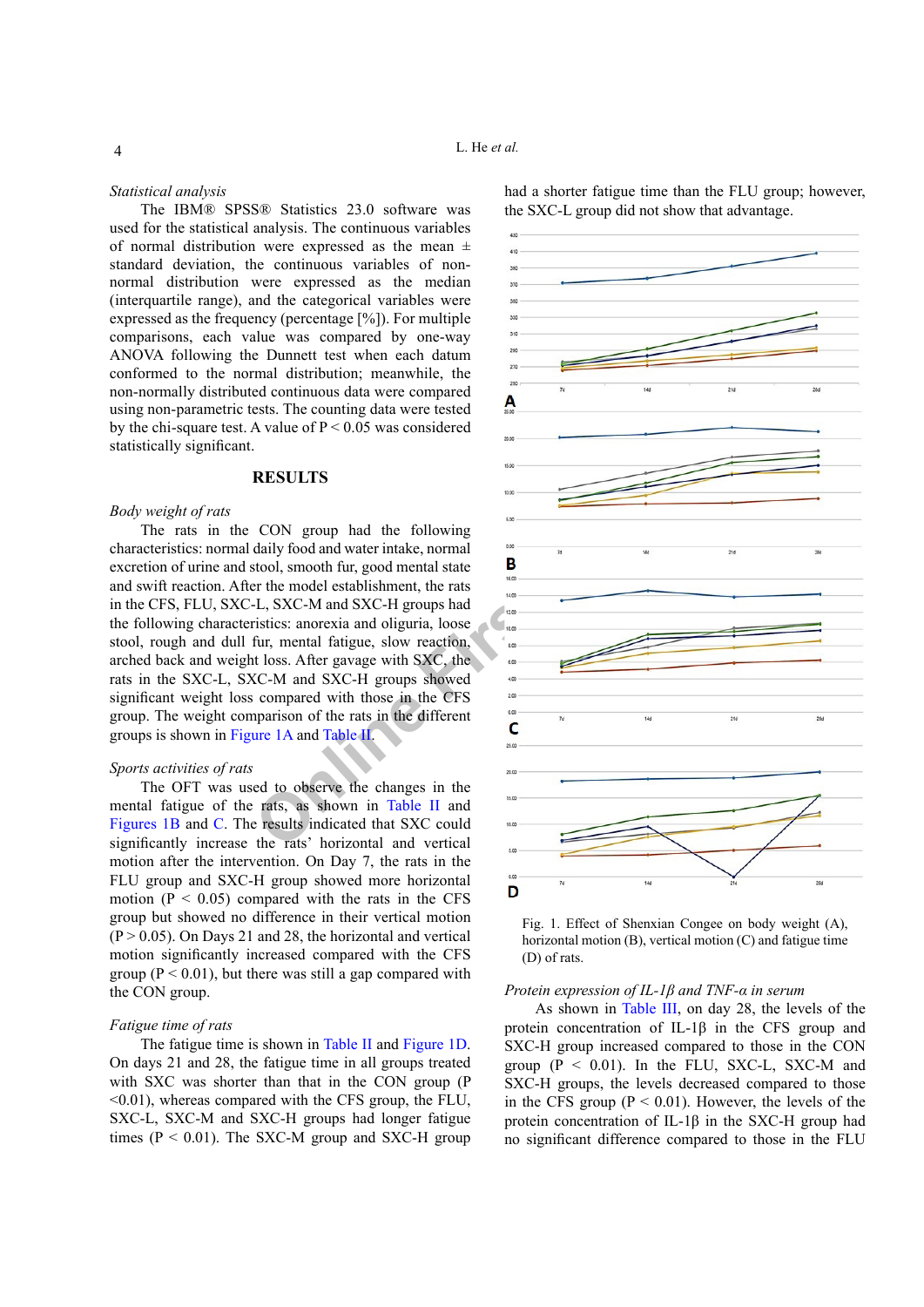group. The expression of TNF- $\alpha$  in all treatment groups did not show a significant difference compared to the CON group. The expression of TNF- $\alpha$  in the FLU, SXC-M and SXC-H groups was significantly lower compared to that in the CFS group ( $P < 0.01$ ). However, the SXC-M group and SXC-H group did not have an advantage in decreasing the expression of TNF-α compared to the FLU group.

#### *NF-KB signaling pathway in rats*

As shown in [Table IV](#page-5-1), on day 28, compared with the CON group, the mRNA expression of transforming growth factor β-activated kinase 1 (TAK1), TAB and IKKα in the CFS group was significantly lower ( $P <$ 0.01); however, the mRNA expression of IκBα, NFκBp65 and cyclooxygenase-2 (COX-2) did not show the same outcome ( $P > 0.05$ ). The treatment with fluoxetine

and the middle and high dosages of SXC could reduce the mRNA expression of TAK1, TAB and IKKα compared with the CFS group ( $P < 0.05$  or  $P < 0.01$ ). Meanwhile, the mRNA expression level of  $I \kappa B\alpha$  in the SXC-H group was significantly upregulated compared to that in the CFS group  $(P < 0.01)$ , and it revealed more remarkable improvement than it did in the FLU group. On Day 28, the mRNA expression of TAK1 and  $I \kappa B\alpha$  in the SXC-H group was significantly upregulated when compared with that in the FLU group ( $P < 0.05$  or  $P < 0.01$ ), whereas the mRNA expression of TAB, IKKα and NF-κBp65 did not significantly change ( $P > 0.05$ ). It is worth noting that the middle dosage of SXC could improve the mRNA expression level of COX-2 compared with the CON group only  $P < 0.05$ ); there was no significant difference between the other groups  $(P > 0.05)$ .

<span id="page-4-0"></span>**Table II. Effect of Shenxian Congee on body weight, horizontal motion, vertical motion, fatigue time of chronic fatigue syndrome rats on day 7, 14, 21 and 28 days (g).**

|                               |           | κBp65 and cyclooxygenase-2 (COX-2) did not show the        |                                           | the other groups $(P > 0.05)$ .             | only $P < 0.05$ ); there was no significant difference between                                                  |
|-------------------------------|-----------|------------------------------------------------------------|-------------------------------------------|---------------------------------------------|-----------------------------------------------------------------------------------------------------------------|
|                               |           | same outcome ( $P > 0.05$ ). The treatment with fluoxetine |                                           |                                             |                                                                                                                 |
|                               |           |                                                            |                                           |                                             | Table II. Effect of Shenxian Congee on body weight, horizontal motion, vertical motion, fatigue time of chronic |
|                               |           | fatigue syndrome rats on day 7, 14, 21 and 28 days (g).    |                                           |                                             |                                                                                                                 |
|                               |           |                                                            |                                           |                                             |                                                                                                                 |
| Group                         | ${\bf N}$ | 7d                                                         | 14d                                       | $\overline{21d}$                            | 28d                                                                                                             |
| Body wt. (g)                  |           |                                                            |                                           |                                             |                                                                                                                 |
| CON                           | 12        | $371.86 \pm 31.36$ <sup>##</sup> pprr                      | $377.41 \pm 38.32^{ \# \#_{\text{pprr}}}$ | $392.18 \pm 38.62$ ##pprr                   | $407.97 \pm 40.42$ <sup>##</sup> pprr                                                                           |
| ${\rm CFS}$                   | 12        | $265.94 \pm 8.77$ **                                       | $**$<br>271.63±10.30                      | $279.86 \pm 10.20$                          | 289.67±10.22<br>pp                                                                                              |
| ${\rm FLU}$                   | 12        | $* *$<br>275.87±10.17                                      | 282.91±15.95                              | **#<br>301.23±16.23                         | 316.47±17.02                                                                                                    |
| $\ensuremath{\mathsf{SXC-L}}$ | $11\,$    | $* *$<br>268.66±8.11                                       | $**$<br>277.26±5.41                       | $284.68 \pm 5.56$ **                        | $293.06{\pm}6.62^{**}{\rm pp}$                                                                                  |
| SXC-M                         | 12        | $271.64 \pm 8.33$ <sup>**</sup>                            | $283.51 \pm 9.23$ **                      | $300.81 \pm 13.43$                          | $319.91 \pm 14.75$                                                                                              |
| SXC-H                         | 12        | $**$<br>273.39±11.16                                       | .**## <sub>rr</sub><br>291.74±10.12       | $314.05 \pm 10.27$ **##rr                   | $335.49 {\pm} 20.57^{** \# \#_{rr}}$                                                                            |
|                               |           | Horizontal motion (Mean±SD)                                |                                           |                                             |                                                                                                                 |
| CON                           | 12        | $20.25 \pm 5.58$ ##pprr                                    | $20.83\pm3.16^{ \# \#_{\text{pprr}}}$     | $22.08 \pm 4.64^{\text{\#}\#_{\text{prr}}}$ | $21.33\pm3.39$ ## rr                                                                                            |
| ${\rm CFS}$                   | 12        | $7.42 \pm 1.68$ <sup>**</sup> pp                           | $7.92 \pm 1.56$ **pp                      | $8.08{\pm}2.39^{**}$ pprr                   | $8.92 \pm 3.20$ <sup>**</sup> PPr                                                                               |
| ${\rm FLU}$                   | 12        | $10.58 \pm 1.62$ <sup>**##</sup> rr                        | $13.58 \pm 2.78$ <sup>**##</sup> rr       | $16.58 \pm 4.12$ ##                         | $17.75 \pm 3.41$ <sup>##</sup>                                                                                  |
| SXC-L                         | 11        | $7.58 \pm 1.83$ <sup>**</sup> pp                           | $9.50 \pm 1.78$ <sup>**</sup> PP          | $13.58 \pm 2.39$ **##                       | $13.83 \pm 3.59$ **#                                                                                            |
| SXC-M                         | 12        | $8.67 \pm 2.27$ **                                         | $11.08 {\pm} 2.64^{***\#}$                | $13.33\pm3.58$ **##                         | $15.08 \pm 3.53$ **##                                                                                           |
| SXC-H                         | 12        | $***$ #<br>$8.51 \pm 2.08$                                 | $11.75 \pm 2.42$ **##                     | $15.58 \pm 3.23$ *##                        | $16.67 \pm 3.89$ *##                                                                                            |
|                               |           | Vertical motion (Mean±SD)                                  |                                           |                                             |                                                                                                                 |
| $\rm CON$                     | 12        | $13.42 \pm 3.12^{ \text{\#}\#_{\text{pprr}}}$              | $14.58 \pm 3.82^{ \# \#_{\rm pprr}}$      | $13.83 \pm 3.13$ ##prr                      | $14.17{\pm}3.56^{\text{\#}\#_{\text{\rm{rr}}}}$                                                                 |
| ${\rm CFS}$                   | 12        | $4.83 \pm 2.25$ **                                         | $5.17 \pm 1.27$<br>$\mathbf{p}$           | $5.92 \pm 2.35$ **pp                        | $6.25 \pm 2.05$ **pp                                                                                            |
| ${\rm FLU}$                   | 12        | $* *$<br>$6.08 \pm 1.93$                                   | $7.83 \pm 1.85$                           | $10.08 \pm 1.98$ <sup>##</sup>              | $10.67 \pm 2.42$ <sup>##</sup>                                                                                  |
| SXC-L                         | 11        | $* *$<br>$5.33 \pm 1.56$                                   | $* *$<br>$7.08 \pm 1.78$                  | $7.75 \pm 1.86$                             | $***$ #<br>$8.58 \pm 1.31$                                                                                      |
| SXC-M                         | 12        | **<br>$5.50 \pm 2.43$                                      | $***\#$ #<br>$8.83 \pm 1.53$              | $9.17 \pm 3.01$                             | $9.83{\pm}1.85^{*}\!\!\!\!^{\sharp\sharp\sharp\sharp}$                                                          |
| SXC-H                         | 12        | $***$<br>$5.83 \pm 2.52$                                   | $***\#$ #<br>$9.33 \pm 1.61$              | $9.67 \pm 1.23$ *##                         | $10.58 \pm 2.11$ ##                                                                                             |
| Fatigue time (Mean±SD)        |           |                                                            |                                           |                                             |                                                                                                                 |
| CON                           | 12        | $18.23 \pm 0.71^{ \# \#_{\text{pprr}}}$                    | $18.66 \pm 0.90^{ \# \#_{\text{pprr}}}$   | $18.87 \pm 0.78$ <sup>###pprr</sup>         | $20.00 {\pm} 0.98^{\text{\#}\text{\#}}$ pprr                                                                    |
| ${\rm CFS}$                   | 12        | $3.97 \pm 0.60$ <sup>**pp</sup>                            | $4.17{\pm}0.76^{**}$ pprr                 | $5.07 {\pm} 0.85^{**}$ pprr                 | $5.92 {\pm} 0.94^{**}$ pprr                                                                                     |
| ${\rm FLU}$                   | 12        | $6.64 {\pm} 1.70 ^{*** \# \#}_{\rm rr}$                    | $8.15 \pm 2.15$ **##                      | $9.34 \pm 1.54$ **##                        | $***\#$ #<br>$12.24 \pm 1.94$                                                                                   |
| SXC-L                         | 11        | $4.29 \pm 0.69$ <sup>**</sup> PP                           | $7.62 \pm 1.16$ **##                      | $9.56 \!\!\pm\!\! 0.95$ ******              | $11.67 {\pm} 1.48^{** \# \#}$                                                                                   |
| SXC-M                         | 12        | $6.93 \pm 0.74$ <sup>**##</sup> rr                         | $9.56 \pm 1.25$ <sup>**##</sup> r         | $12.12{\pm}1.79$ **##pprr                   | .**## <sub>pprr</sub><br>15.50±1.54                                                                             |
| SXC-H                         | 12        | $8.11 \pm 1.29$ <sup>**##</sup> rr                         | $\frac{11.43 \pm 1.56}{1}$ **##pprr       | $12.62 \pm 1.28$ **##pprr                   | $\ast\ast\#_{\text{pprr}}$<br>$15.52 \pm 2.01$                                                                  |

Con, control; CFS, chronic fatigue syndrome group; FLU, fluoxetime hydrochloride group; SXC-L, low dose Shenxian congee group; SXC-M, medium dose Shenxian congee group; SXC-H, high dose Shenxian congee group. Compared with CON group (\**p*<0.05, \*\**p*<0.01), compared with CFS group ( $\#p$ <0.05,  $\#tp$ <0.01), compared with FLU group ( $^p p$  <0.05,  $^{p} p$  <0.01), and compared with SXC-L group (r  $p$  <0.05, rr  $p$  <0.01).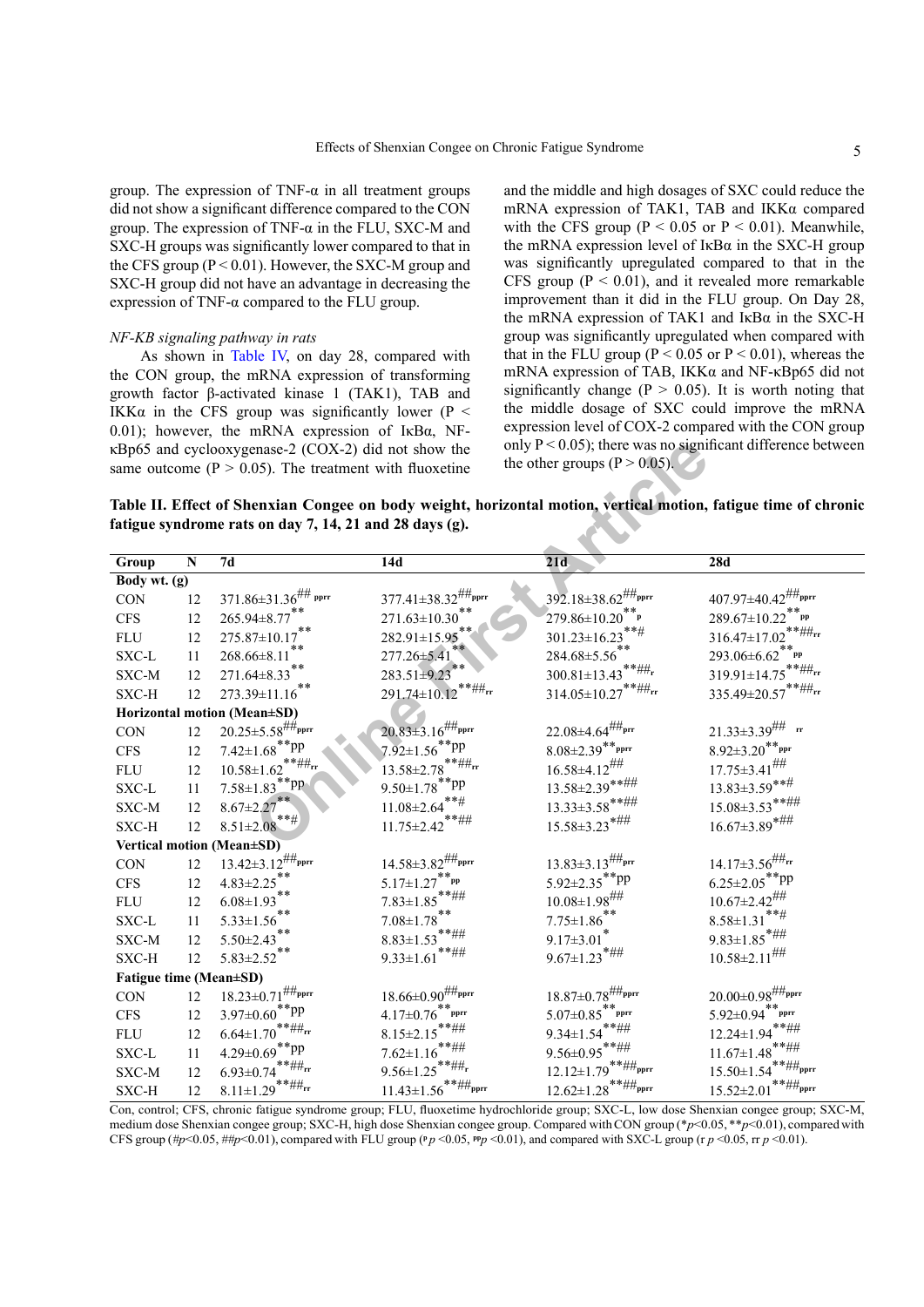| Group                                                  | N                 | $IL-1\beta$                            | $TNF-\alpha$                      |  |
|--------------------------------------------------------|-------------------|----------------------------------------|-----------------------------------|--|
| <b>CON</b>                                             | 12                | $3.94 \pm 0.29^{ \# \#_{\text{pprr}}}$ | $27.93 \pm 5.33$ ##               |  |
| <b>CFS</b>                                             | 12                | $6.38 {\pm} 0.47^{**}$ pprr            | 32.94±4.59**pp                    |  |
| <b>FLU</b>                                             | 12                | $3.98 \pm 0.47$ <sup>##</sup> rr       | $26.82 \pm 4.79^{\text{#H}_{rr}}$ |  |
| SXC-L                                                  | 11                | $4.57 \pm 0.42$ <sup>##pp</sup>        | $30.74 \pm 3.94$                  |  |
| SXC-M                                                  | 12                | $4.69 \pm 0.77$ <sup>##pp</sup>        | $25.59 \pm 3.31$ <sup>##</sup> rr |  |
| SXC-H                                                  | $12 \overline{)}$ | $4.12 \pm 0.51$ **##                   | $25.60 \pm 3.45$ <sup>##</sup> r  |  |
| For abbreviation and statistical detail, see Table II. |                   |                                        |                                   |  |

<span id="page-5-0"></span>**Table III. Data of ELISA assay of each group on day 28 were presented as mean±SD.**

#### **DISCUSSION**

reported that serum IL-1 $\beta$  and TN<br>
nommon concomitant symptom<br>
influence of fatigue, CFS patients<br>
study also found that the levels<br>
ention decreased, physical activity<br>
rats continued to the reasse after<br>
in immune fun Malnutrition is a common concomitant symptom of CFS. Due to the influence of fatigue, CFS patients subjective activity intention decreased, physical activity decreased, sleep disorders, etc., often lead to decreased appetite and nutritional intake. Thus, malnutrition occurs, resulting in a decline in immune function. Therefore, paying attention to the nutritional status of CFS patients can delay the development of CFS to some extent. Studies have shown that the addition of nutrients in daily diet can alleviate the fatigue symptoms and psychological status of CFS patients, improve their activity ability and improve their quality of life (Bjørklund *et al*., 2019). Studies have suggested that nutritional status is mainly reflected in appetite and weight. The decrease of appetite and weight loss are the predictors of fatigue. The more obvious the decrease of appetite is, the faster the weight loss is, and the higher the degree of fatigue is (Harrison *et al*., 2019). The results of this study showed that medicinal diet congee (SXC) had a certain protective effect on the recovery of nutritional status of CFS rats, which could promote the growth of appetite in rats, so it could achieve positive results in increasing food intake, water intake and body weight.

Although the causes of CFS are not yet clear,

inflammatory cytokines play an important role in the immune response and immune abnormalities of CFS. IL-1B and TNF-α are both pro-inflammatory cytokines of the body and important effectors in the process of inflammatory injury. Corbitts study found that the levels of IL-1B, TNF- $\alpha$  and other pro-inflammatory cytokines in peripheral blood of CFS patients were significantly increased, and were positively correlated with the severity of the disease (Corbitt *et al*[., 2019\)](#page-7-10). It can be seen that the increase of pro-inflammatory cytokines may be an important factor in the pathogenesis of CFS. The results of this experiment showed that compared with the CON group, the serum IL-1B and TNF- $\alpha$  concentrations of rats in the CFS group were increased ( $P < 0.05$ ). It has been reported that serum IL-1β and TNF-α in CFS patients were significantly increased ([Raijmakers](#page-7-11) *et al*., 2019). Yangs study also found that the levels of IL-1B and TNF-α in rats continued to increase after exhaustive swimming, which was consistent with the experimental results (Yang *et al*., 2020). It is suggested that the increased secretion of proinflammatory cytokines IL-1β and TNF-α may be closely related to the pathogenesis of CFS. After SXC and fluoxetine hydrochloride treatment, compared with the model group, the serum levels of I-1 $\beta$  and TNF- $\alpha$  in each intervention group were significantly decreased (P < 0.05). Thus, SXC and fluoxetine hydrochloride can significantly reduce the concentration of IL-1B, TNF-α.

Studies have shown that TAK1 is one of the central genes activated by NF-κB pathway ([Weng and Koh,](#page-8-8)  2017). IκB kinase (IKK) is an enzyme complex involved in spreading cellular responses to inflammation. It contains two kinase subunits, IKK $\alpha$  and IKK $\beta$ , known as the main kinase activated by NF-κB (Colomer *et al*., 2019). Recent studies on IKK gene disruption in mice have shown their importance in mammalian development. For example, a previous study showed that mice lacking IKKα had certain defects in activating NF-κB pathway ([Sun, 2012\)](#page-8-9). In this experiment, compared with the CON group, the mRNA expressions of *TAK1, TAB, IKKa, IKBa* and *NF-KBp65*

<span id="page-5-1"></span>

| Table IV. Data of mRNA expression of NF-KB Signaling Pathway of each group on day 28 were presented as mean± SD. |  |  |  |
|------------------------------------------------------------------------------------------------------------------|--|--|--|
|                                                                                                                  |  |  |  |

| Group                         | N               | TAK1                                      | <b>TAB</b>                        | IKKa                              | ІкВа                            | $NF$ - $\kappa$ Bp $65$                | $COX-2$                      |
|-------------------------------|-----------------|-------------------------------------------|-----------------------------------|-----------------------------------|---------------------------------|----------------------------------------|------------------------------|
| <b>CON</b>                    | 12              | $1.00 \pm 0.07^{ \# \#_{\mathrm{rr}}}$    | $1.01 \pm 0.11$ <sup>###</sup> rr | $1.01 \pm 0.15$ <sup>##prr</sup>  | $1.02 \pm 1.93$ <sup>r</sup>    | $1.00 \pm 0.06^{ \# \#_{\mathbf{rr}}}$ | $1.03 \pm 0.25$              |
| <b>CFS</b>                    | 12 <sup>2</sup> | $1.91 \pm 0.16$ <sup>**</sup> PP          | $3.31 \pm 0.79$ <sup>**pp</sup>   | $2.35 \pm 0.26$ <sup>**</sup> PP  | $1.09 \pm 0.19$                 | $1.65 \pm 0.34$ <sup>p</sup>           | $1.29 \pm 0.74$              |
| <b>FLU</b>                    | 12 <sup>2</sup> | $1.08{\pm}0.26^{\text{\#}\#_{\text{rr}}}$ | $1.31 \pm 0.21^{ \# H_{rr}}$      | $1.45 \pm 0.27$ <sup>*##</sup> rr | $0.85 \pm 0.34$ rr              | $1.24 \pm 0.31$ <sup>#r</sup>          | $1.44\pm 0.57$               |
| SXC-L                         |                 | $1.64 \pm 0.21$ <sup>**pp</sup>           | $2.67 \pm 1.65$ <sup>**</sup> PP  | $2.04 \pm 0.47$ <sup>**pp</sup>   | $1.31 \pm 0.14$ <sup>*</sup> PP | $1.65 \pm 0.42$ <sup>**</sup> P        | $1.26 \pm 0.42$              |
| SXC-M                         | 12 <sup>°</sup> | $1.55 \pm 0.46$ <sup>**#pp</sup>          | $1.77 \pm 0.49^{ \# \#}$          | $1.90 \pm 0.56$ <sup>**#p</sup>   | $1.26 \pm 0.07$ PP              | $1.56 \pm 0.22$ <sup>**</sup>          | $1.67 \pm 0.48$ <sup>*</sup> |
| SXC-H                         | 12 <sup>2</sup> | $1.43 \pm 0.14$ **##p                     | $1.50 \pm 0.24$ <sup>##</sup> r   | $1.64 \pm 0.15$ **##              | $1.53 \pm 0.35$ **##pp          | $1.29 \pm 0.17$ <sup>#r</sup>          | $1.14\pm0.41$                |
| $\mathbf{r}$ and $\mathbf{r}$ |                 |                                           |                                   |                                   |                                 |                                        |                              |

For abbreviation and statistical detail, see [Table II](#page-4-0).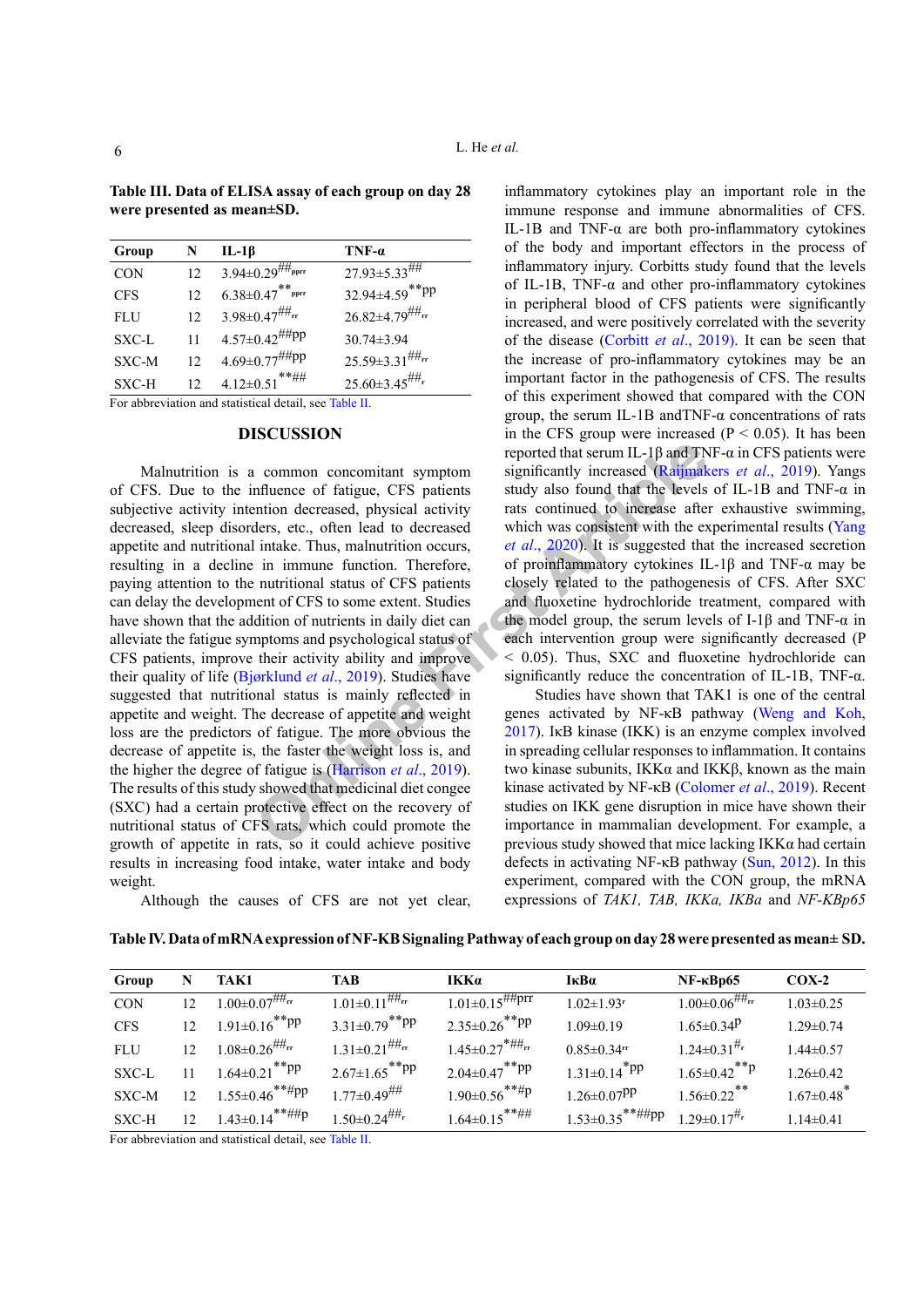in the CFS group were significantly increased  $(P < 0.01)$ , suggesting that there was an abnormal expression of NF-KB signaling pathway in CFS rats. The study of Mandarano shows that the increase of NF-xB is one of the key pathological mechanisms of CFS [\(Mandarano](#page-7-12) *et al*., 2020). NF-xB can induce the production of pro-inflammatory cytokines, increase glycolysis and further damage the mitochondrial function, leading to mitochondrial failure, thereby damaging the balance of metabolism in the body and presenting fatigue-related symptoms (Simonato *et al*., 2021). After intervention, compared with CFS group, the mRNA expression of TAK1, TAB, IKKa, IKBa and NF-KBp65 in serum of rats in SXC-M group, SXC-H group and FLU group were significantly decreased ( $P < 0.05$ ), indicating that middle and high doses of SXC and fluoxetine hydrochloride have the effect of down-regulating the mRNA expression of the above NF-kB signaling pathway targets, suggesting that middle and high doses of SXC and fluoxetine hydrochloride may play a role in the treatment of CFS by inhibiting NF-KB signaling pathway.

The member of the state of the state of the state of the state of the state of the state of the state and high doses of SXC and Huoxetine  $I_{\text{B}}$ . **Doses** are above NF-kB signaling pathway neuint.2020.104893.<br>
High and h In short, medicated diet Shenxian Congee can relieve fatigue symptoms of CFS rats, improve the general situation and weight, improve exercise capacity. It can reduce the concentration of inflammatory factors IL-1β and TNF- $\alpha$  in CFS rats, and play an immune regulatory function. The NF-KB signaling pathway of CFS rats was activated, and the expression of target protein mRNA in the pathway was down-regulated, which played a certain role in the prevention and treatment of CFS. In the future, we can further explore the effect of medicated Shenxian Congee on NF through the specific inhibitor of protein kinase- κ B signaling pathway related protein expression.

#### *Limitations*

Due to the short intervention time in this study, the long-term nursing effect of medicinal diet Shenxian Congee was not observed. In addition, this study will focus on NF- κB signal pathway was used as the research pathway to observe the mechanism of herbal diet Shenxian Congee in regulating CFS rats. However, there may be the interaction of multiple signal pathways. Based on the existing problems, the experimental design will be improved in the future research, the experimental cycle will be extended appropriately, and the long-term effect of medicated diet will be observed as much as possible.

# **ACKNOWLEDGMENTS**

This study received the help from department of pharmacy, department of nursing, Chengdu University of Traditional Chinese Medicine. This work was supported by the Major Research Project of the Sichuan Provincial

Science and Technology Department (The Effects of Shen Xian Gruel on Hormone Reaction in Chronic Fatigue Syndrome Rats Through HPA Axis, no. 2018SZ0376).

#### *Statement of conflict of interest*

The authors have declared no conflict of interest.

# **REFERENCES**

- Ali, A., Shah, S.A., Zaman, N., Uddin, M.N., Khan, W., Ali, A., Riaz, M., and Kamil, A., 2021. Vitamin D exerts neuroprotection via SIRT1/nrf-2/ NF-kB signaling pathways against D-galactose-induced memory impairment in adult mice. *Neurochem. Int*., **142**: 104893. [https://doi.org/10.1016/j.](https://doi.org/10.1016/j.neuint.2020.104893) neuint.2020.104893
- Bjørklund, G., Dadar, M., Pen, J.J., Chirumbolo, S., and Aaseth, J., 2019. Chronic fatigue syndrome (CFS): Suggestions for a nutritional treatment in the therapeutic approach. *Biomed. Pharmacother*., **109**: 1000-1007. [https://doi.org/10.1016/j.](https://doi.org/10.1016/j.biopha.2018.10.076) biopha.2018.10.076
- <span id="page-6-0"></span>Chan, J.S., Ho, R.T., Chung, K.F., Wang, C.W., Yao, T.J., Ng, S.M., and Chan, C.L., 2014. Qigong exercise alleviates fatigue, anxiety, and depressive symptoms, improves sleep quality, and shortens sleep latency in persons with chronic fatigue syndrome-like illness. *Evid. Based Complement. Altern. Med*., **2014**: 106048. [https://doi.](https://doi.org/10.1155/2014/106048) org/10.1155/2014/106048
- <span id="page-6-1"></span>Cheng, S., Zhu, Y.H., Peng, X.H., Zhong, Z.D., Yuan, Q., Pei, Y., Fan, D., and He, Z.Q., 2013. Central mechanism of electroacupuncture regulating hypothalamic pituitary adrenal axis function in chronic fatigue rats. *China Acupunct. Moxibust.*, **33**: 53-57.
- Cheng, Z.D., Zhao, Y., and Chen, Y.G., 2013. Effect of mild moxibustion at Guanyuan point on immunoglobulin in chronic fatigue rats. *Chinese J. Trad. Chinese Med*., **31**: 339-341.
- Cliff, J.M., King, E.C., Lee, J.S., Sepúlveda, N., Wolf, A.S., Kingdon, C., Bowman, E., Dockrell, H.M., Nacul, L., Lacerda, E., and Riley, E.M., 2019. Cellular immune function in myalgic encephalomyelitis/ chronic fatigue syndrome (ME/CFS). *Front. Immunol*., **10**: 796. [https://doi.](https://doi.org/10.3389/fimmu.2019.00796) [org/10.3389/fimmu.2019.00796](https://doi.org/10.3389/fimmu.2019.00796)
- Colomer, C., Margalef, P., Villanueva, A., Vert, A., Pecharroman, I., Solé, L., González-Farré, M., Alonso, J., Montagut, C., Martinez-Iniesta, M., Bertran, J., Borràs, E., Iglesias, M., Sabidó, E.,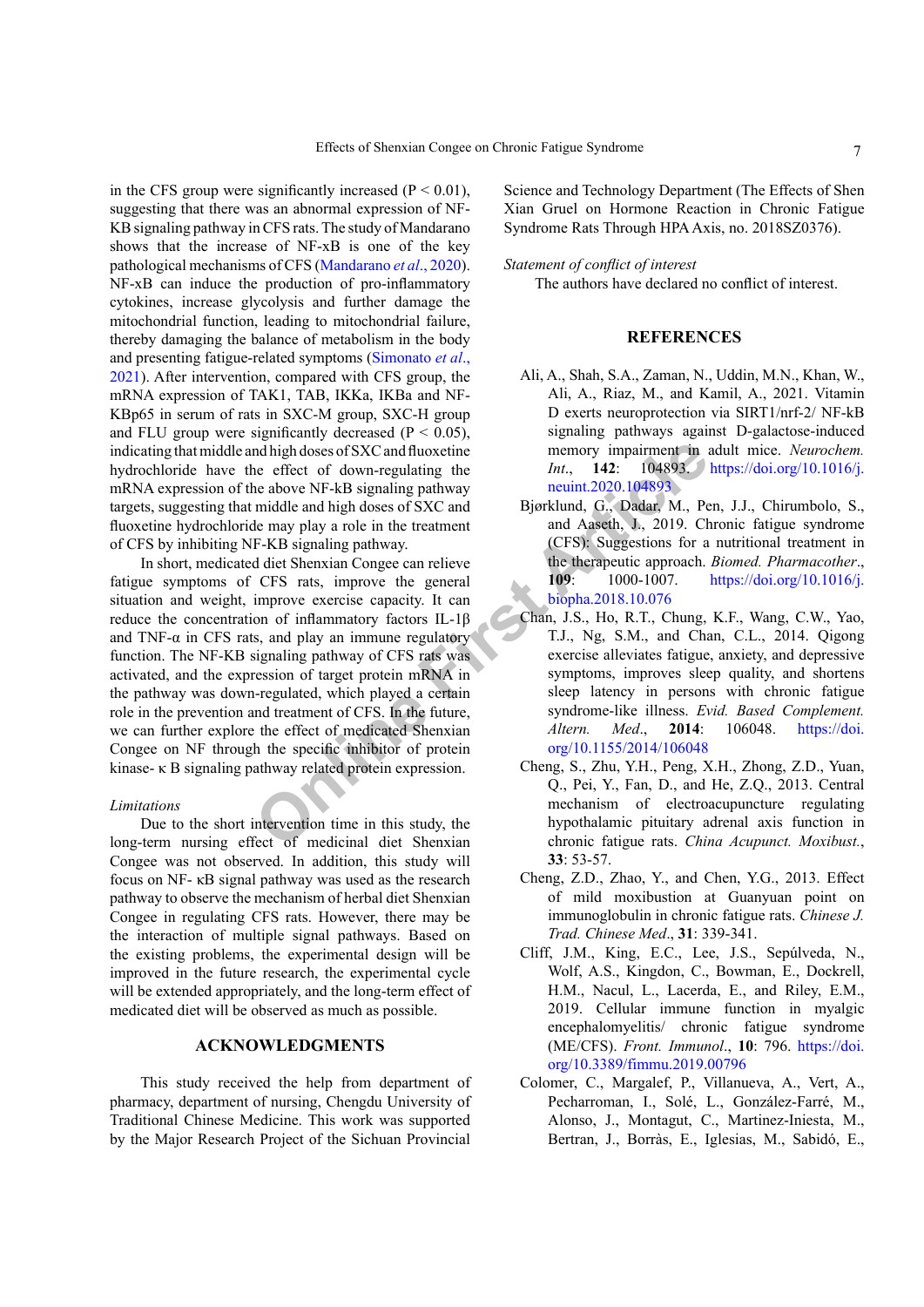Bigas, A., Boulton, S.J., and Espinosa, L., 2019. IKKα kinase regulates the DNA damage response and drives chemo-resistance in cancer. *Mol. Cell*, **75**: 669-682.e5. [https://doi.org/10.1016/j.](https://doi.org/10.1016/j.molcel.2019.05.036) [molcel.2019.05.036](https://doi.org/10.1016/j.molcel.2019.05.036)

- <span id="page-7-10"></span>Corbitt, M., Eaton-Fitch, N., Staines, D., Cabanas, H., and Marshall-Gradisnik, S., 2019. A systematic review of cytokines in chronic fatigue syndrome/ myalgic encephalomyelitis/ systemic exertion intolerance disease (CFS/ME/SEID). *BMC Neurol*., **19**: 207. [https://doi.org/10.1186/s12883-019-1433-](https://doi.org/10.1186/s12883-019-1433-0)  $\theta$
- <span id="page-7-8"></span>Deng, J., Li, Z.H., Deng, C.Y., and Cui, S.M., 2019. Effect of Jianzhi tablet on learning and memory in rats with chronic fatigue syndrome. *New Chinese Med. clin. Pharmacol*., **30**: 438-442.
- <span id="page-7-5"></span>Groven, N., Fors, E.A., Iversen, V.C., White, L.R., and Reitan, S.K., 2018. Association between cytokines and psychiatric symptoms in chronic fatigue syndrome and healthy controls. *Nord. J. Psychiat*., **72**: 556-560. https://doi.org/10.1080/08039488.20 [18.1493747](https://doi.org/10.1080/08039488.2018.1493747)
- <span id="page-7-9"></span>Harrison, M.E., Norris, M.L., Robinson, A., Spettigue, W., Morrissey, M., and Isserlin, L., 2019. Use of cyproheptadine to stimulate appetite and body weight gain: A systematic review. *Appetite*, **137**: 62-72. https://doi.org/10.1016/j.appet.2019.02.012
- <span id="page-7-2"></span>Larun, L., Brurberg, K.G., Odgaard-Jensen, J., and Price, J.R., 2017. Exercise therapy for chronic fatigue syndrome. *Cochrane Database Syst. Rev*., **4**: CD003200. https://doi.org/10.1002/14651858. [CD003200.pub7](https://doi.org/10.1002/14651858.CD003200.pub7)
- <span id="page-7-6"></span>Lin, Y.M., Jiang, G.H., Li, Y.X., and Cai, J.B., 2017. Effects of moxibustion at Qihai and Guanyuan on behavior and immune system of chronic fatigue model rats. *Shanghai J. Trad. Chinese Med*., **51**: 93-96.
- <span id="page-7-7"></span>Liu, C.Z., and Lei, B., 2012. Effects of acupuncture on serum malondialdehyde content, superoxide dismutase and glutathione peroxidase activities in rats with chronic fatigue syndrome. *Acupunct. Res*., **371**: 38-40 + 58.
- Lu, Y., Liu, Y., and Li, Y., 2014. Comparison of natural estrogens and synthetic derivative on genioglossus function and estrogen receptors expression in rats with chronic intermittent hypoxia. *J. Steroid Biochem. mol. Biol*., **140**: 71-79. [https://doi.](https://doi.org/10.1016/j.jsbmb.2013.12.006) [org/10.1016/j.jsbmb.2013.12.006](https://doi.org/10.1016/j.jsbmb.2013.12.006)
- <span id="page-7-12"></span>Mandarano, A.H., Maya, J., Giloteaux, L., Peterson, D.L., Maynard, M., Gottschalk, C.G., and Hanson, M.R., 2020. Myalgic encephalomyelitis/chronic fatigue syndrome patients exhibit altered T cell

metabolism and cytokine associations. *J. clin. Invest*., **130**: 1491-1505. [https://doi.org/10.1172/](https://doi.org/10.1172/JCI132185) [JCI132185](https://doi.org/10.1172/JCI132185)

- <span id="page-7-3"></span>Milrad, S.F., Hall, D.L., Jutagir, D.R., Lattie, E.G., Ironson, G.H., Wohlgemuth, W., Nunez, M.V., Garcia, L., Czaja, S.J., Perdomo, D.M., Fletcher, M.A., Klimas, N., and Antoni, M.H., 2017. Poor sleep quality is associated with greater circulating pro-inflammatory cytokines and severity and frequency of chronic fatigue syndrome/myalgic encephalomyelitis (CFS/ME) symptoms in women. *J. Neuroimmunol*., **303**: 43-50. [https://doi.](https://doi.org/10.1016/j.jneuroim.2016.12.008) [org/10.1016/j.jneuroim.2016.12.008](https://doi.org/10.1016/j.jneuroim.2016.12.008)
- <span id="page-7-11"></span><span id="page-7-4"></span><span id="page-7-1"></span><span id="page-7-0"></span>Missailidis, D., Annesley, S.J., and Fisher, P.R., 2019. Pathological mechanisms underlying myalgic encephalomyelitis/ chronic fatigue syndrome. *Diagnostics (Basel),* **9**: 80. [https://doi.org/10.3390/](https://doi.org/10.3390/diagnostics9030080) diagnostics9030080
- ic fatigue syndrome. New Chinese<br>
macol., 30: 438-442.<br>
A., Iversen, V.C., White, L.R., and<br>
Diagnostics (*Basel)*, 9: 80<br>
2018. Association between cytokines<br>
c symptoms in chronic fatigue<br>
Morris, G., Stubbs, B., Köl<br>
ea Morris, G., Stubbs, B., Köhler, C.A., Walder, K., Slyepchenko, A., Berk, M., and Carvalho, A.F., 2018. The putative role of oxidative stress and inflammation in the pathophysiology of sleep dysfunction across neuropsychiatric disorders: Focus on chronic fatigue syndrome, bipolar disorder and multiple sclerosis. *Sleep Med. Rev*., **41**: 255- 265.<https://doi.org/10.1016/j.smrv.2018.03.007>
	- Raijmakers, R.P.H., Koeken, V.A.C.M., Jansen, A.F.M., Keijmel, S.P., Roerink, M.E., Joosten, L.A.B., Netea, M.G., van der Meer, J.W.M., and Bleeker-Rovers, C.P., 2019. Cytokine profiles in patients with Q fever fatigue syndrome. *J. Infect*., **78**: 349- 357.<https://doi.org/10.1016/j.jinf.2019.01.006>
	- Rollnik, J.D., 2017. Chronic fatigue syndrome: A critical review. *Fortschr. Neurol. Psychiatr*., **85**: 79-85. <https://doi.org/10.1055/s-0042-121259>
	- Sharpe, M., and Greco, M., 2019. Chronic fatigue syndrome and an illness-focused approach to care: Controversy, morality and paradox. *Med. Humanit*., **45**: 183-187. [https://doi.org/10.1136/](https://doi.org/10.1136/medhum-2018-011598) [medhum-2018-011598](https://doi.org/10.1136/medhum-2018-011598)
	- Siemionow, V., Fang, Y., Calabrese, L., Sahgal, V., and Yue, G.H., 2004. Altered central nervous system signal during motor performance in chronic fatigue syndrome. *Clin. Neurophysiol*., **115**: 2372-2381. <https://doi.org/10.1016/j.clinph.2004.05.012>
	- Simonato, M., Dall'Acqua, S., Zilli, C., Sut, S., Tenconi, R., Gallo, N., Sfriso, P., Sartori, L., Cavallin, F., Fiocco, U., Cogo, P., Agostinis, P., Aldovini, A., Bruttomesso, D., Marcolongo, R., Comai, S., and Baritussio, A., 2021. Tryptophan metabolites, cytokines, and fatty acid binding protein 2 in myalgic encephalomyelitis/ chronic